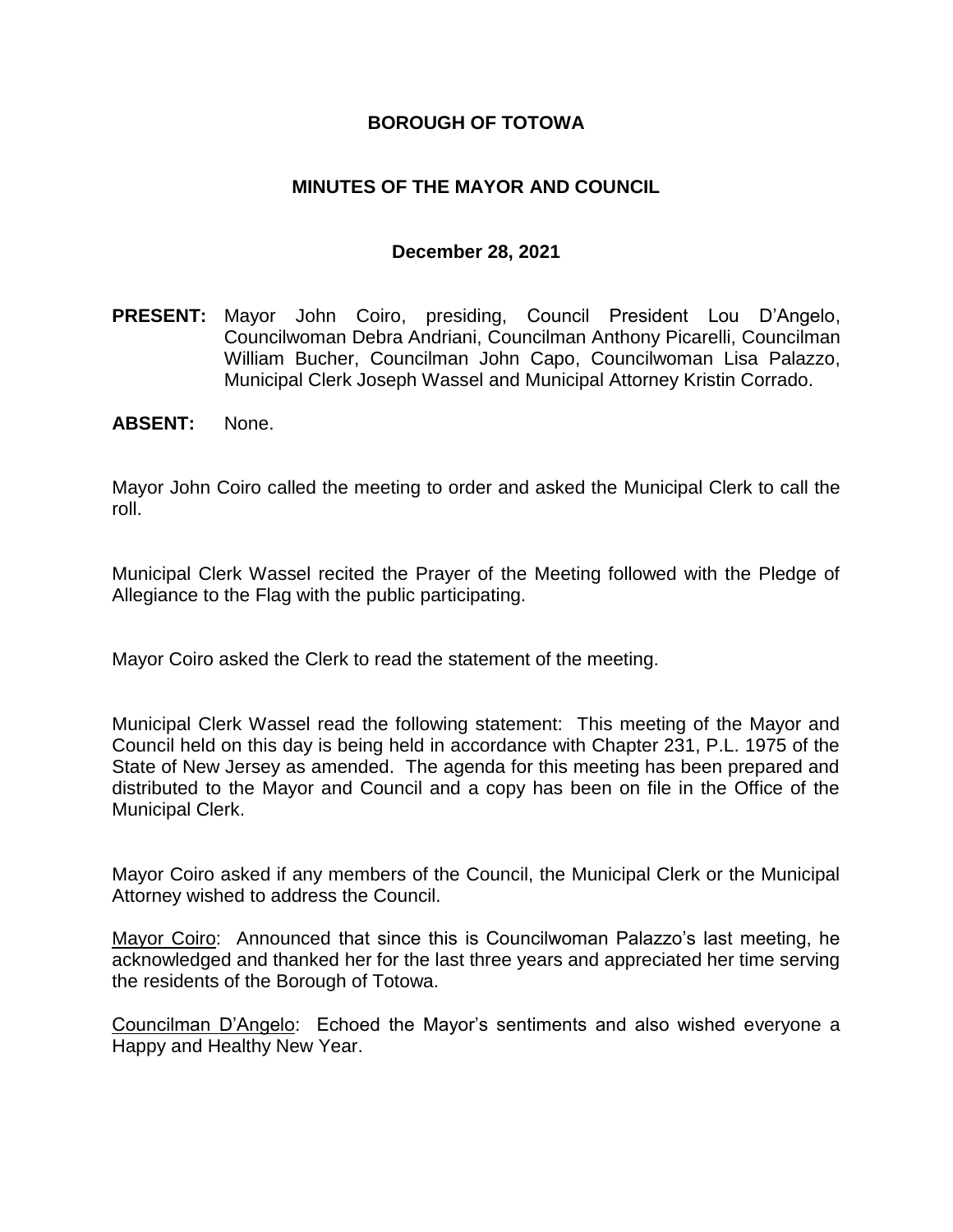Councilwoman Andriani, Councilman Picarelli, Councilman Bucher and Councilman Capo: All thanked Lisa and said it was a pleasure working with you.

Mayor Coiro asked if any citizens wished to be heard.

CITIZENS HEARD:

There were no citizens who wished to be heard.

There was a motion by Councilwoman Andriani, seconded by Councilman Picarelli to approve the Minutes of the Mayor and Council for the meeting of December 14, 2021. On roll call vote, all members of the Council present voted in the affirmative. Councilman D'Angelo and Councilman Bucher abstained from the voting.

COMMITTEE ON FINANCE:

There was a motion by Councilman Picarelli, seconded by Councilman D'Angelo to approve Resolution No. 2021-27 for the payment of bills. On roll call vote, all members of the Council present voted in the affirmative.

COMMITTEE ON PUBLIC SAFETY:

There was no report.

COMMITTEE ON PUBLIC WORKS:

A letter of retirement was received from DPW Laborer Michael Paese along with a request to carry over three unused vacation days from 2021 to 2022. There was a motion by Councilman Bucher, seconded by Councilwoman Palazzo to accept his retirement and approve his request to carry over the three vacation days. On roll call vote, all members of the Council present voted in the affirmative.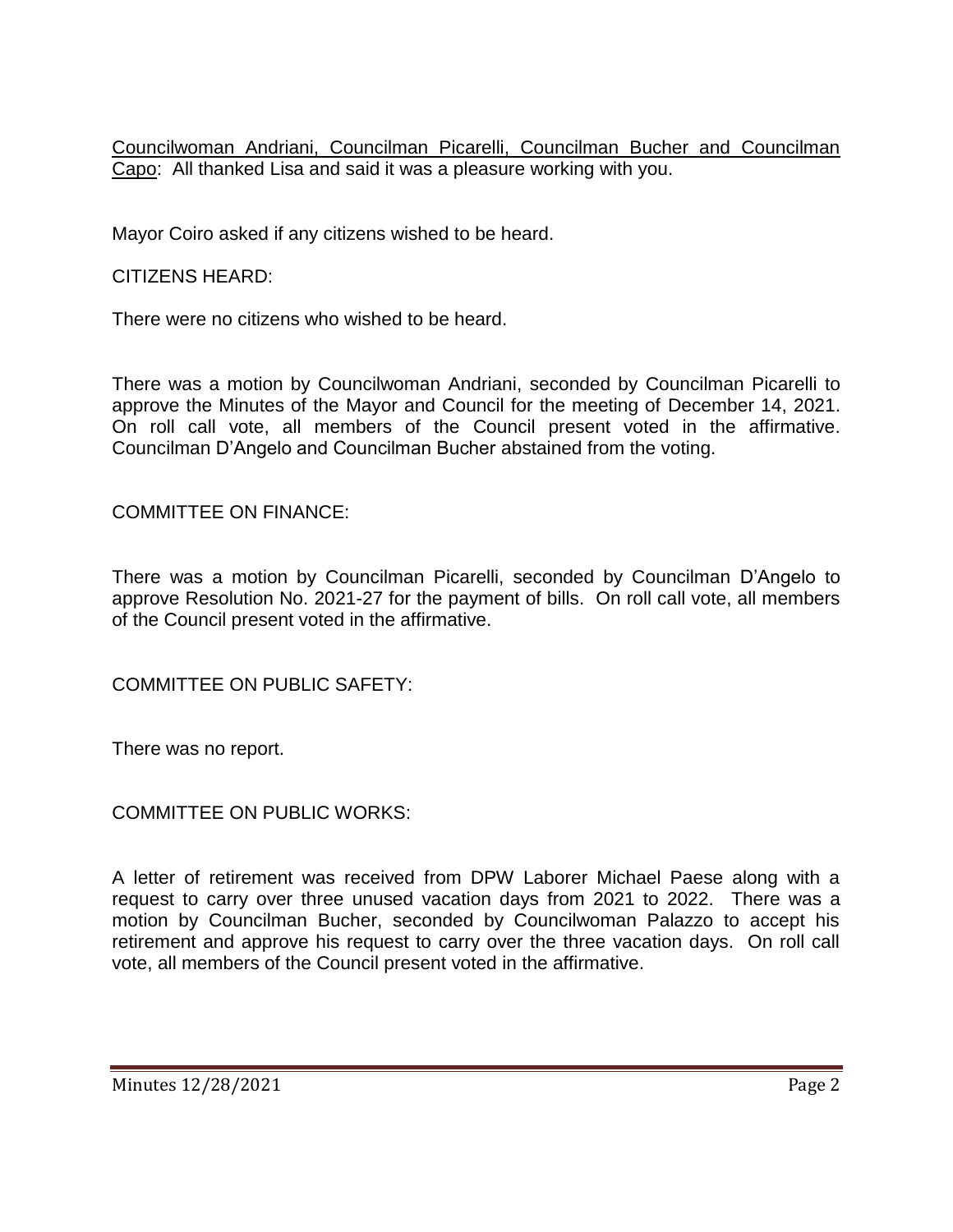Upon the recommendation of DPW Superintendent Jim Niland, there was a motion by Councilman Bucher, seconded by Councilwoman Palazzo to approve a grade increase for DPW Laborer Steve Filan from Grade 1-B to Grade 1-A. On roll call vote, all members of the Council present voted in the affirmative.

Upon the recommendation of DPW Superintendent Jim Niland, there was a motion by Councilman Bucher, seconded by Councilwoman Palazzo to approve a grade increase for DPW Laborer Giovanni Madrid from Grade 2 to Grade 1. On roll call vote, all members of the Council present voted in the affirmative.

There was a motion by Councilman Bucher, seconded by Councilwoman Palazzo to approve Change Order No. 1 for a net decrease of \$24,281.67 and Payment Estimate No. 1 in the amount of \$318,849.15 to American Asphalt & Milling Services, LLC for the New Jersey Department Of Transportation Fiscal Year 2021 Municipal Aid Program Improvements To Artillery Park Road, Knox Terrace, Colonial Court, Knollwood Road And Stewart Terrace. On roll call vote, all members of the Council present voted in the affirmative.

COMMITTEE ON ENGINEERING & PUBLIC PROPERTY:

There was no report.

# COMMITTEE ON LIAISON & INSPECTION:

There was a motion by Councilwoman Andriani, seconded by Councilman Bucher to adopt the following Resolution Approving A Grant Agreement Between The Borough Of Totowa And The State Of New Jersey By And For The Department Of Environmental Protection Grant Identifier: UCF-2021-Borough-00046-RP. On roll call vote, all members of the Council present voted in the affirmative.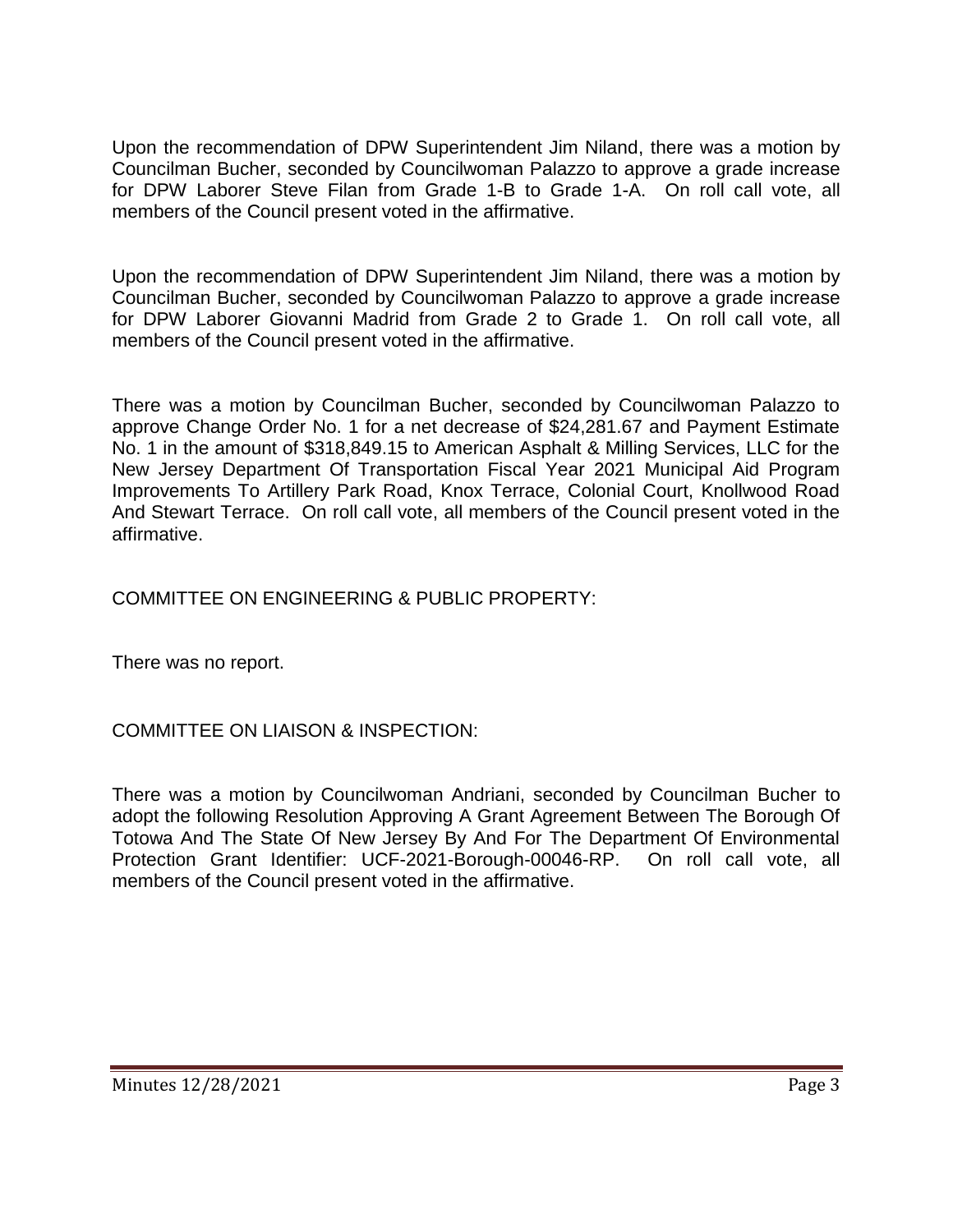## RESOLUTION NO. 126-2021

### RESOLUTION APPROVING A GRANT AGREEMENT BETWEEN THE BOROUGH OF TOTOWA AND THE STATE OF NEW JERSEY BY AND FOR THE DEPARTMENT OF ENVIRONMENTAL PROTECTION GRANT IDENTIFIER: UCF-2021-BOROUGH-00046-RP

WHEREAS, the Mayor and Council of the Borough of Totowa desire to further the public interest by obtaining a grant from the State of New Jersey in the amount of approximately \$25,000.00 to fund the following project:

Resiliency Planning – Borough of Totowa Tree Inventory.

NOW, THEREFORE, BE IT RESOLVED, that the Municipal Council of the Borough of Totowa resolves that Mayor John Coiro is authorized to (a) make application for such a grant; (b) if awarded, to execute a grant agreement with the state for a grant in an amount not less than \$0 and not more than \$25,000.00; and (c) to execute any amendments thereto which do not increase the Grantee's obligations.

BE IT FURTHER RESOLVED, that the Municipal Council of the Borough of Totowa authorizes and hereby agrees to match 20% of the Total Project Amount in compliance with the match requirements of the agreement. The availability of the match for such purposes, whether cash, services or property, is hereby certified up to 100% of the match will be made up of in-kind services (if allowed by grant program requirements and the agreement).

The Grantee agrees to comply with all applicable Federal, State, and municipal laws, rules, and regulations in its performance pursuant to the agreement.

COMMITTEE ON LEGISLATION & ORDINANCES:

There was a motion by Councilwoman Palazzo, seconded by Councilman Picarelli to approve Bingo License Application No. 2248 and Raffle License Application Nos. 2249 & 2250 for Rifle Camp Fire Co. No. 3 for a Pocket Book Bingo, Off-Premise Merchandise and On-Premise Merchandise to be held on April 1, 2022 at the Elks Lodge #2111. On roll call vote, all members of the Council present voted in the affirmative.